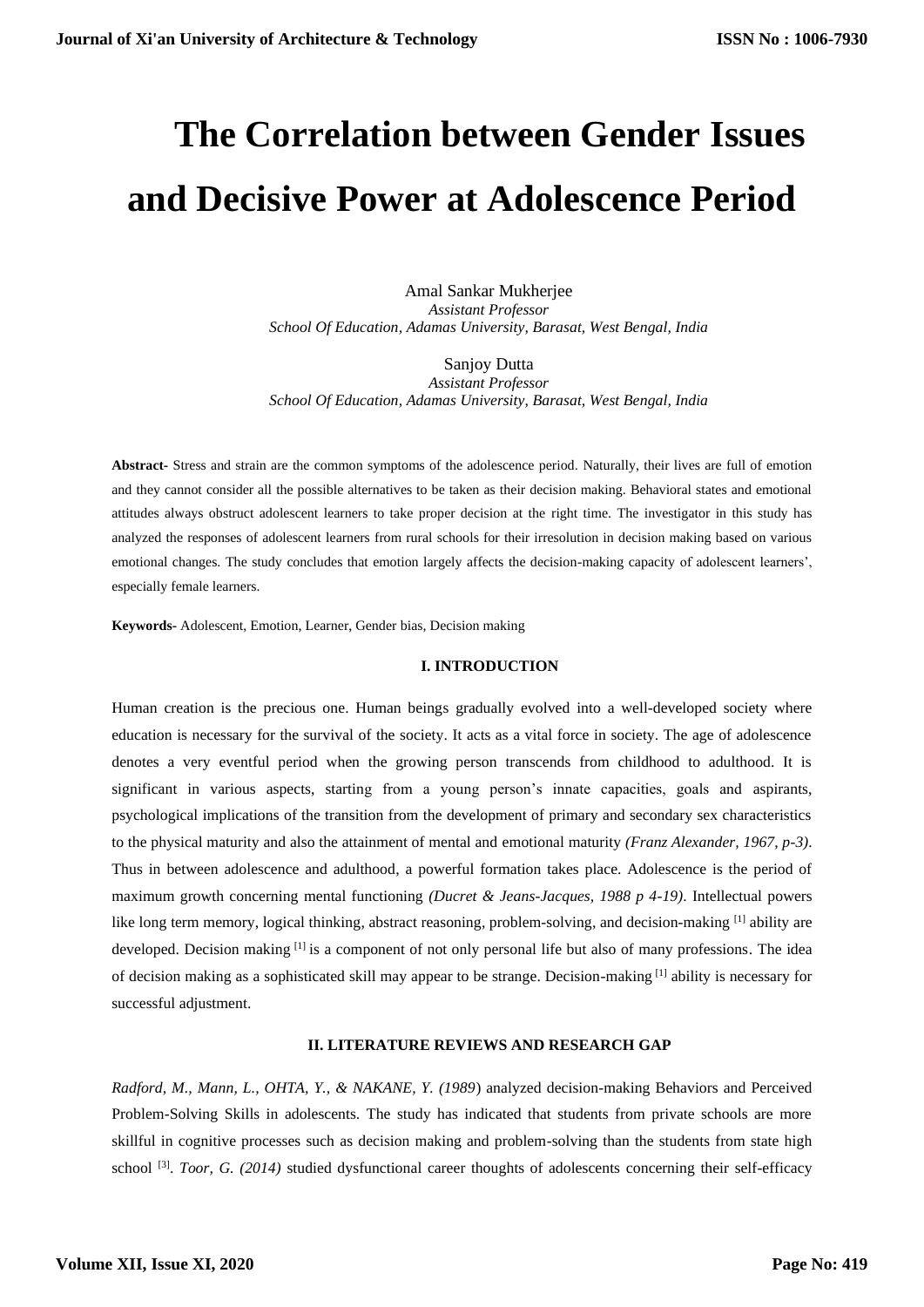emotional intelligence, and career indecision. Researchers found that adolescents were confused and anxious regarding the career decision-making process and they found it hard to balance the importance of ideas of self with that of others. Decision making confusion and commitment of anxiety reflects the impact of negative career thinking on the career decision-making process of adolescents [6] . *Srinivasa Murthy, A. (2012)* found that personality factors of adolescents influenced their adjustment behavior and decision-making process. When dimensions competitions and mental health examination of the adolescents from government schools were done, it is found to have a significantly better score compared to their private school counterparts [5] . *Pratiksha, S. (2007)* studied the social and emotional adjustment of adolescents studying in ISC and UP board higher secondary schools of Allahabad. The study indicates that there is a significant difference in the emotional adjustment score of adolescents, studying in ISC, UP government, and private higher secondary school. The result of the study concludes that the social adjustment increases with an increase in the emotional adjustment of higher secondary students studying higher secondary schools of urban areas <sup>[2]</sup>. *Bhalla, V. (2013)* studied the career decision-making difficulties of adolescents concerning their self-efficacy personality and decisionmaking style. The study indicates that the strongest predictors for the major categories and overall career decision-making difficulties are avoidance and panic. Thus adolescents' decision-making styles predict the career decision-making difficulties of the students. Students with avoidance decision making faced greater difficulties in making their career decisions <sup>[1]</sup>. *Shriram Varsha, K. (2017)* made a comparative study on the problems of adolescents in selected groups. She found that rural adolescents feel inferior due to the fear of committing mistakes. As a result, they are easily discouraged. Sometimes they even dwell in an imaginary world and cannot lead <sup>[4]</sup>. *Radford, M., Mann, L., OHTA, Y., & NAKANE, Y.* works on the decision-making behaviors and perceived problem-solving skills in Adolescents [3] . *Srinivasa Murthy, A.* works on the relationship between adolescent personalities to their decision making [5] . *Bhalla, V* focused on the career decision-making difficulties of adolescents  $^{[1]}$ . *Shriram Varsha, K* works on the problems of adolescents  $^{[4]}$ . *Pratiksha, S* works on the social and emotional adjustment of adolescents <sup>[2]</sup>. *Toor, G* works on dysfunctional career thoughts on adolescents <sup>[6]</sup>. The target of every research is to discuss how the mental physical and emotional problems of adolescent students create problems in making decisions. These studies are on the urban or developed area based adolescent learners but not on underdeveloped especially rural adolescent learners.

# **III. RESEARCH STRATEGIES AND METHODOLOGY**

## *3.1 Population-*

➢ Class VIII, IX learners of higher secondary schools.

## *3.2 Population location-*

 $\triangleright$  Schools of two different districts

# *3.3 Population density-*

 $\geq 495$  Students (in terms of strength)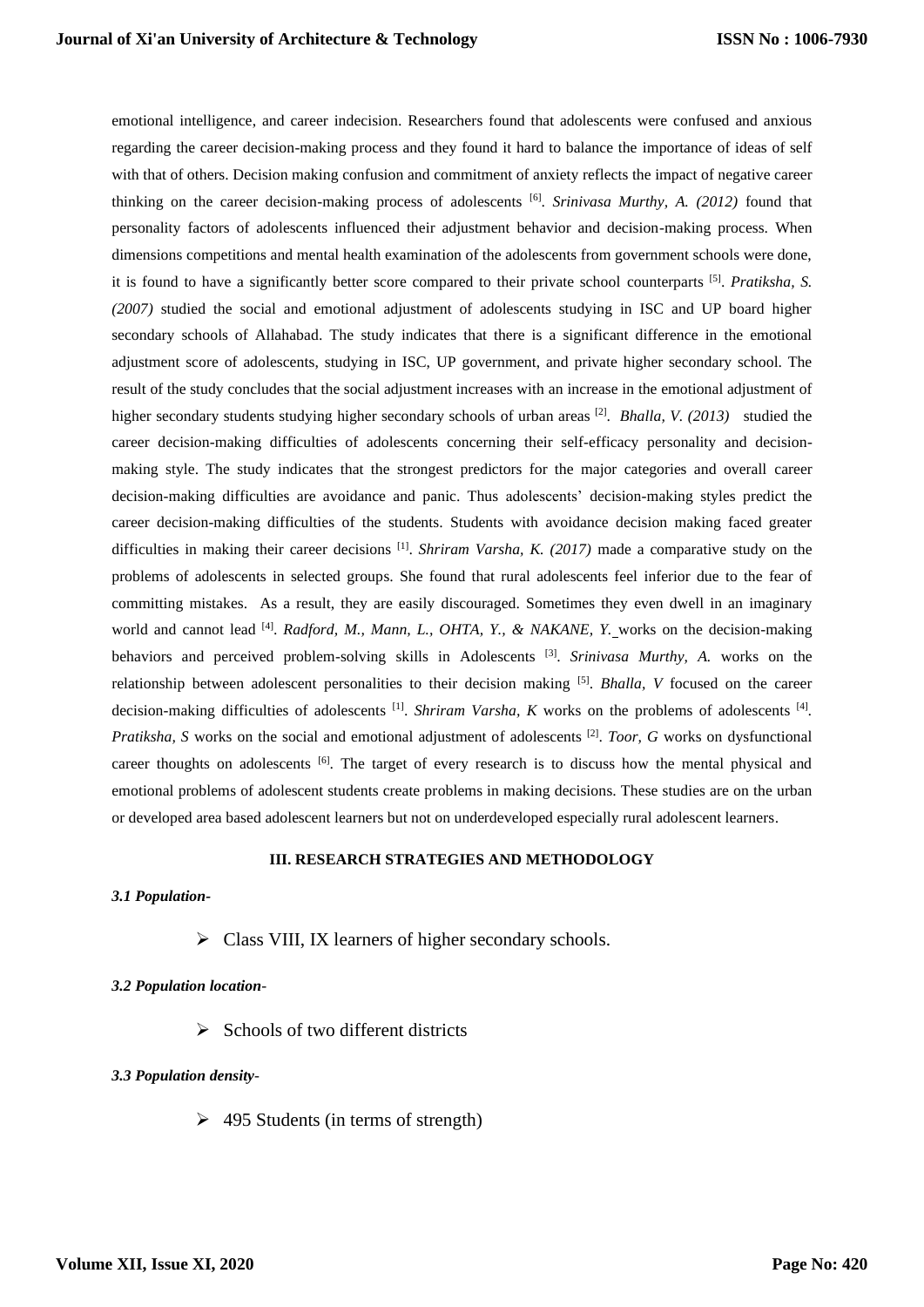# *3.4 Population Study (Demographic)-*

Table-1 Population Table Describing Gender Status (Demographic)

| <b>Schools</b>              | <b>Class-VIII</b> |        | <b>Class-IX</b> |        | <b>Total Students</b> |     |
|-----------------------------|-------------------|--------|-----------------|--------|-----------------------|-----|
|                             | Male              | Female | Male            | Female |                       |     |
|                             | 69                | 53     | 62              | 57     | 241                   |     |
| School A_District I<br>1.   |                   |        |                 |        |                       | 495 |
|                             | 73                | 61     | 63              | 57     | 254                   |     |
| School B _District II<br>2. |                   |        |                 |        |                       |     |



Graph footnote: Series 1 represents School A \_District I

Series 2 represents School B \_District II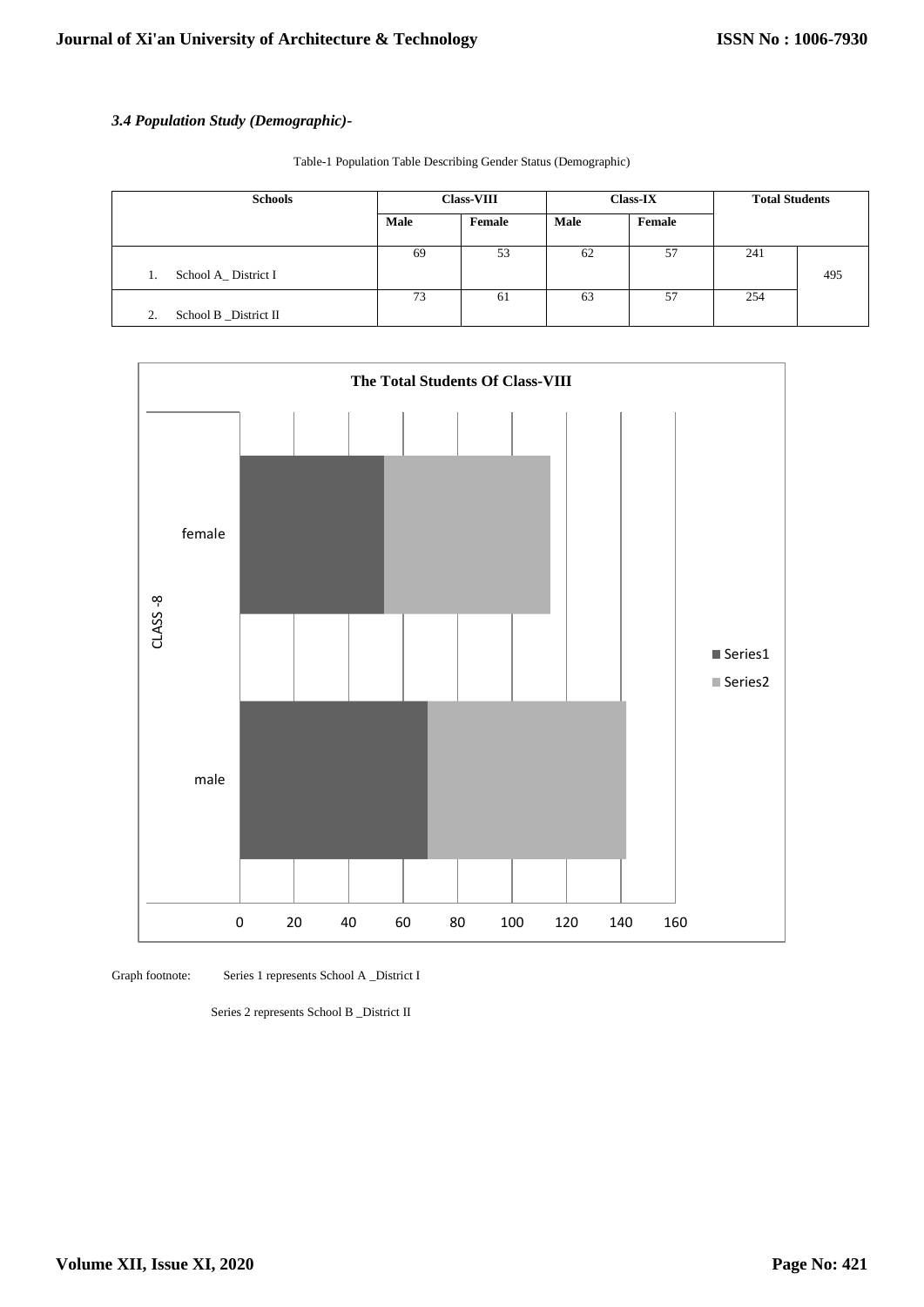

Figure 1. Graph representing Table-I for Class VIII (Demographic)

Graph footnote: Series 1 represents School A \_District I

Series 2 represents School B \_District II

Figure 2.Graph representing Table-I for Class IX (Demographic)

## *3.5 Sample Study (Demographic)-*

*3.5.1 Hypothesis***-** There is no significant difference in emotional attitudes between rural male and female adolescent students on decision making**.**

| 3.5.2 Sample Technique Used- | Clustered Random Sampling Technique           |  |  |
|------------------------------|-----------------------------------------------|--|--|
| 3.5.3 Sample Size-           | 200                                           |  |  |
| 3.5.4 Techniques Used-       | Chi-square                                    |  |  |
|                              | Components: $F_0$ – Observed frequency        |  |  |
|                              | $F_e$ – Expected Frequency                    |  |  |
|                              | Chi-square = $\Sigma$ $[(F_0 - F_e)^2 / F_e]$ |  |  |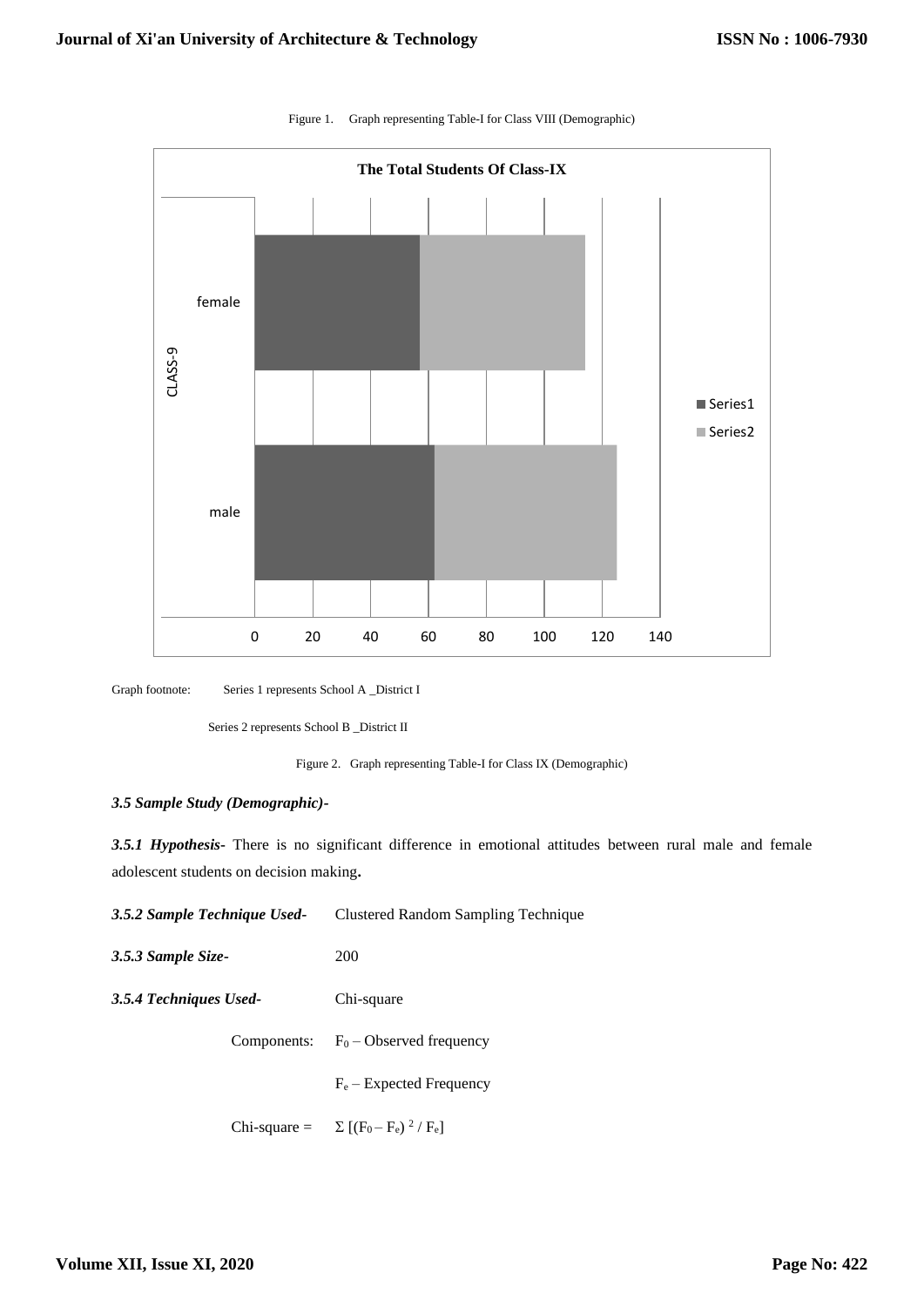| <b>Schools</b>           | <b>Class-VIII</b> |        |      | Class -IX | <b>Total Students</b> |     |
|--------------------------|-------------------|--------|------|-----------|-----------------------|-----|
|                          | Male              | Female | Male | Female    |                       |     |
| 1. School A _District I  | 25                | 25     | 25   | 25        | 100                   |     |
| 2. School B _District II | 25                | 25     | 25   | 25        | 100                   | 200 |

|  |  |  |  |  |  | Table -2 Sample Table Describing Gender Status (Demographic) |
|--|--|--|--|--|--|--------------------------------------------------------------|
|--|--|--|--|--|--|--------------------------------------------------------------|



**Figure 3.** Graph Representation of Table-2 for Class VIII (Demographic)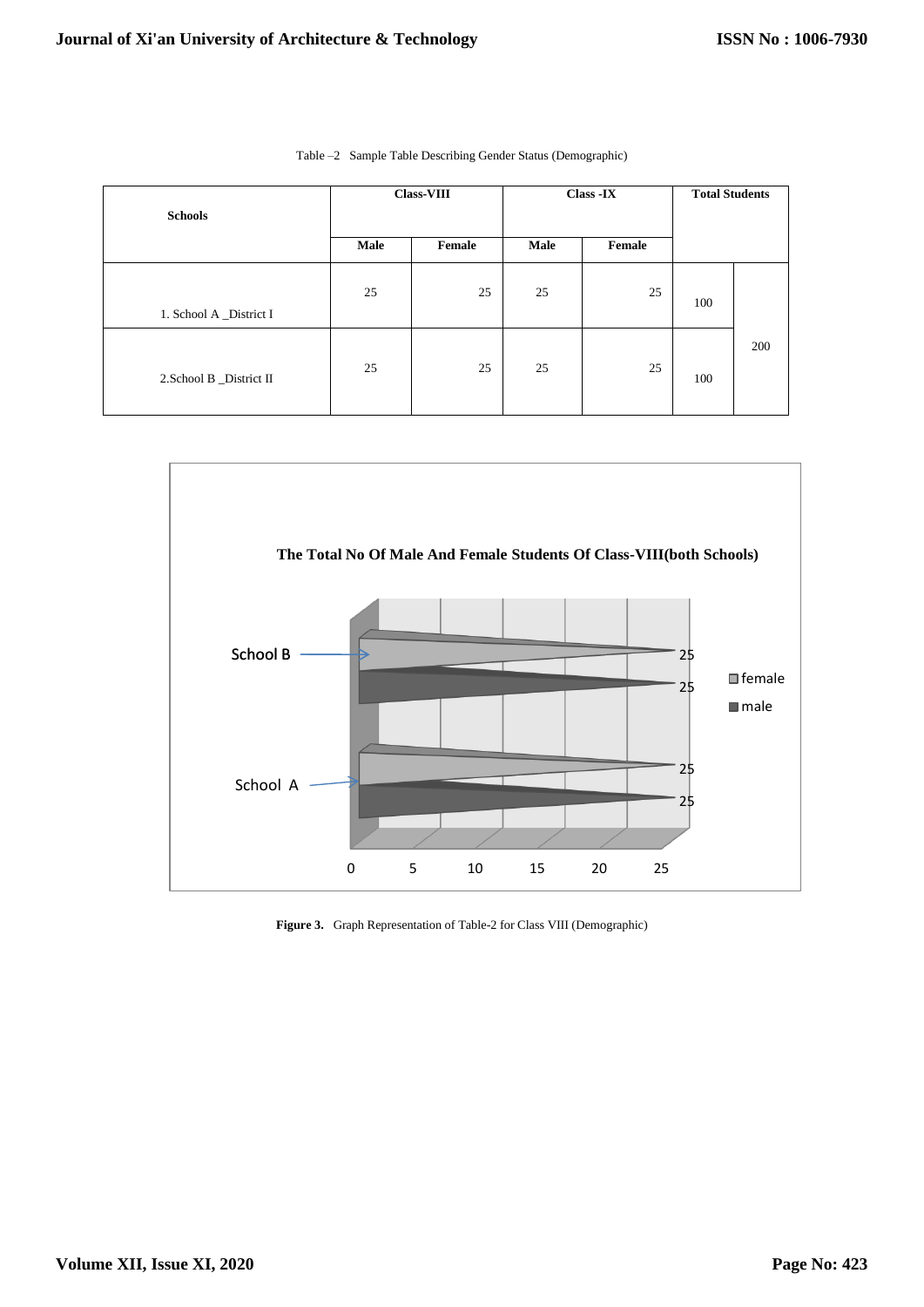

Figure 4. Graph representing Table-II for Class IX (Demographic)

## **IV.DATA PRESENTATION AND ANALYSIS**

*4.1 Description-* The Questionnaire tools consist of 31 items on the emotional attitudes of the learners inside school and 30 items on emotional changes of the learners outside school. The tools have been constructed for the sample age group of 13-15 years by the researcher. Two alternative responses of the learners are accepted namely 'Agree', 'Disagree'.

| <b>Student Type</b>                      | Agree | <b>Disagree</b> | <b>Total response</b><br>(Gender Type) |
|------------------------------------------|-------|-----------------|----------------------------------------|
| 1. Male                                  | 4758  | 1342            | 6100                                   |
| 2. Female                                | 5246  | 854             | 6100                                   |
| <b>Total response</b><br>(Response Type) | 10004 | 2196            | 12200                                  |

**Table–3** Sample Table Describing Learner Response (Category: Emotion dependent decision making)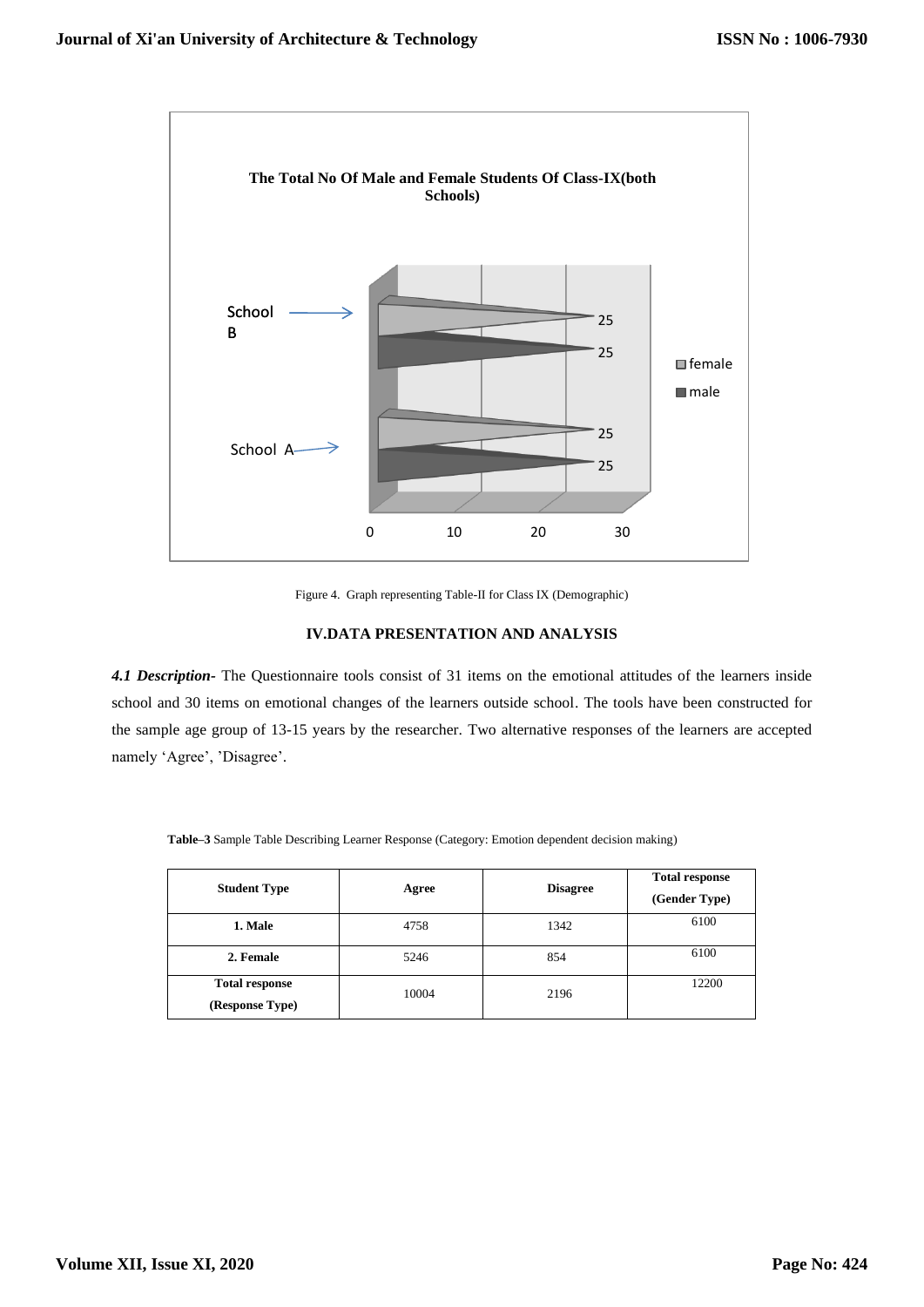

**Figure 5.** Graphical Representation of Student-Responses (Category: Emotion-based decision making) on Table -3

| <b>Observed Frequency</b> | <b>Expected Frequency</b> | <b>Chi-Square</b> |
|---------------------------|---------------------------|-------------------|
| 4758                      | 5002                      |                   |
| 5246                      | 5002                      | 132.24            |
| 1342                      | 1098                      |                   |
| 854                       | 1098                      |                   |

Table-4 Table showing Hypothesis testing through Chi-square Analysis

*4.2 Data Analysis (on Table-4)-* Here, Degree of Freedom-1. From this table, it is observed that the calculated Chi-square value is 132.24 while the critical value is 3.841 at 0.05 level of significance and 6.635 at 0.01level of significance. That means the chi-square value is higher than the critical value. Hence the hypothesis is rejected. That means there is a significant difference in emotional attitudes between rural male and female adolescent learners on decision making. There is a significant difference in emotional attitudes between rural male and female adolescent students on decision making.

## **V. RESULTS**

Emotional attitudes vary on gender biases which strictly affect the decision-making of the learners, especially female learners.

## *5.1 Major Findings-*

- The emotional attitudes of the rural adolescent learners equally influence the decision-making process.
- The emotional attitudes differ when compared between rural male and female adolescent learners.
- Emotional attitudes of rural female learners' in decision making affect more than that of male learners.